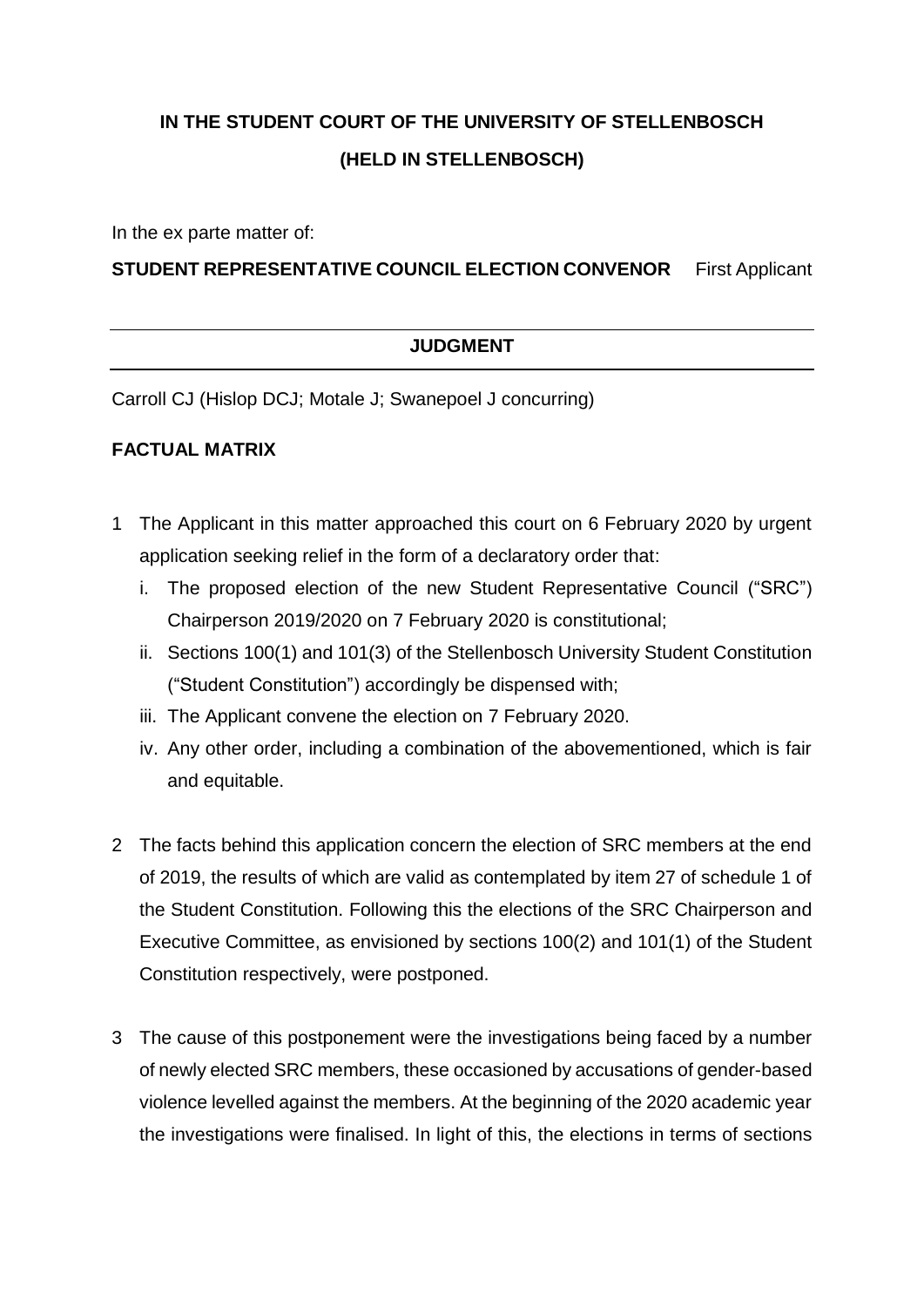100(2) and 101(1) of the Student Constitution are scheduled to take place on 7 February 2020.

- 4 Of issue, however, are sections 100(1) and 101(3) of the Student Constitution. Section 100(1) provides that the Applicant convene the first meeting of the newly elected SRC after the validity of the election results is confirmed in terms of item 27 of schedule 1 of the Student Constitution. It is at this first meeting that the SRC Chairperson is elected under section 100(2). Following this, the Executive Council is elected in terms of S 101(1). Section 101(3), however, makes provision for the election of the Executive Council at a later date, provided it is not more than one month after the validity of the election results are confirmed.
- 5 The postponement of the Chairperson and Executive Council elections occasioned by the investigation into the allegations of gender-based violence has resulted in these elections falling outside the timeframe envisioned by sections 100(1) and 101(3) of the Student Constitution. The result is the present application seeking an order of this court declaring the elections taking place on 7 February 2020 to be constitutionally valid.

## **PROCEDURAL ASPECTS**

#### **JURISDICTION**

6 Under section 65(2) of the Student Constitution, this court is empowered to determine the constitutionality of any action or omission by a student body or member thereof. The Applicant is a duly appointed Election Convenor, deriving their power from Schedule 1 of the Student Constitution, while being an active member overseeing an Election Committee empowered by the same schedule. As such, this court has the competency to determine the application before it.

#### LOCUS STANDI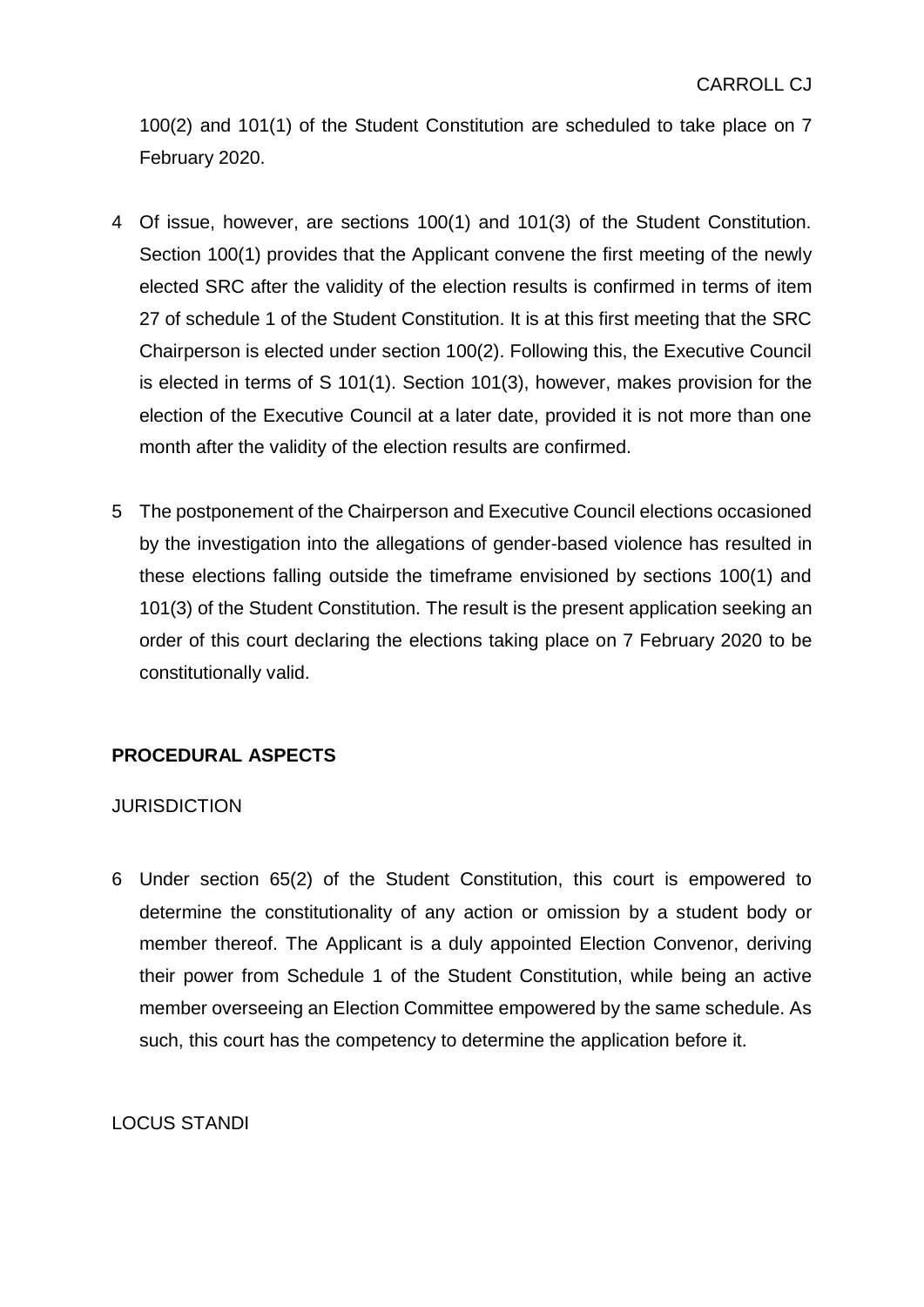7 Section 67(1) of the Student Constitution provides that all students and student bodies may bring cases before this court. The Applicant is a registered student, further making application in their constitutionally mandated capacity as Election Convenor, thus enjoying standing before this court.

## **URGECY**

- 8 The Applicant avers the present matter to be urgent due to the SRC Chairperson and Executive Committee elections being scheduled for 7 February 2020 – the day following the filing of this application. Further it is submitted that the urgency of this application is compounded by the gravity of the matter at hand.
- 9 It is noted that under section 20 of the Student Constitution the SRC term of office begins on the first day of the fourth term. Thus the SRC in question came into office on the first day of the fourth term of 2019. The postponement of the SRC Chairperson election occurred from this time therefore. Further this means that the validity of the election results must have been confirmed by the end of the third term of 2019. Therefore, the one month timeframe envisioned by section 101(3) of the Student Constitution for the election of the Executive Committee expired during the 2019 academic year.
- 10 It is accepted that only once the investigations were finalised was the date for the Chairperson and Executive Council able to be scheduled. However, the relief sought by the Applicant is not dependant on the scheduling of the election date, but rather the failure to comply with the timeframe envisioned by sections 100(1) and 101(3) of the Student Constitution. Under section 65(2) of the Student Constitution this court has jurisdiction over both actions and omissions by student bodies or members thereof.
- 11 In light of this, the relief sought by the Applicant in declaring the upcoming elections on 7 February 2020 constitutionally valid could just as easily have been obtained through application, at an earlier time, seeking a declaration of constitutional validity of the failure to hold the Chairperson and Executive Committee elections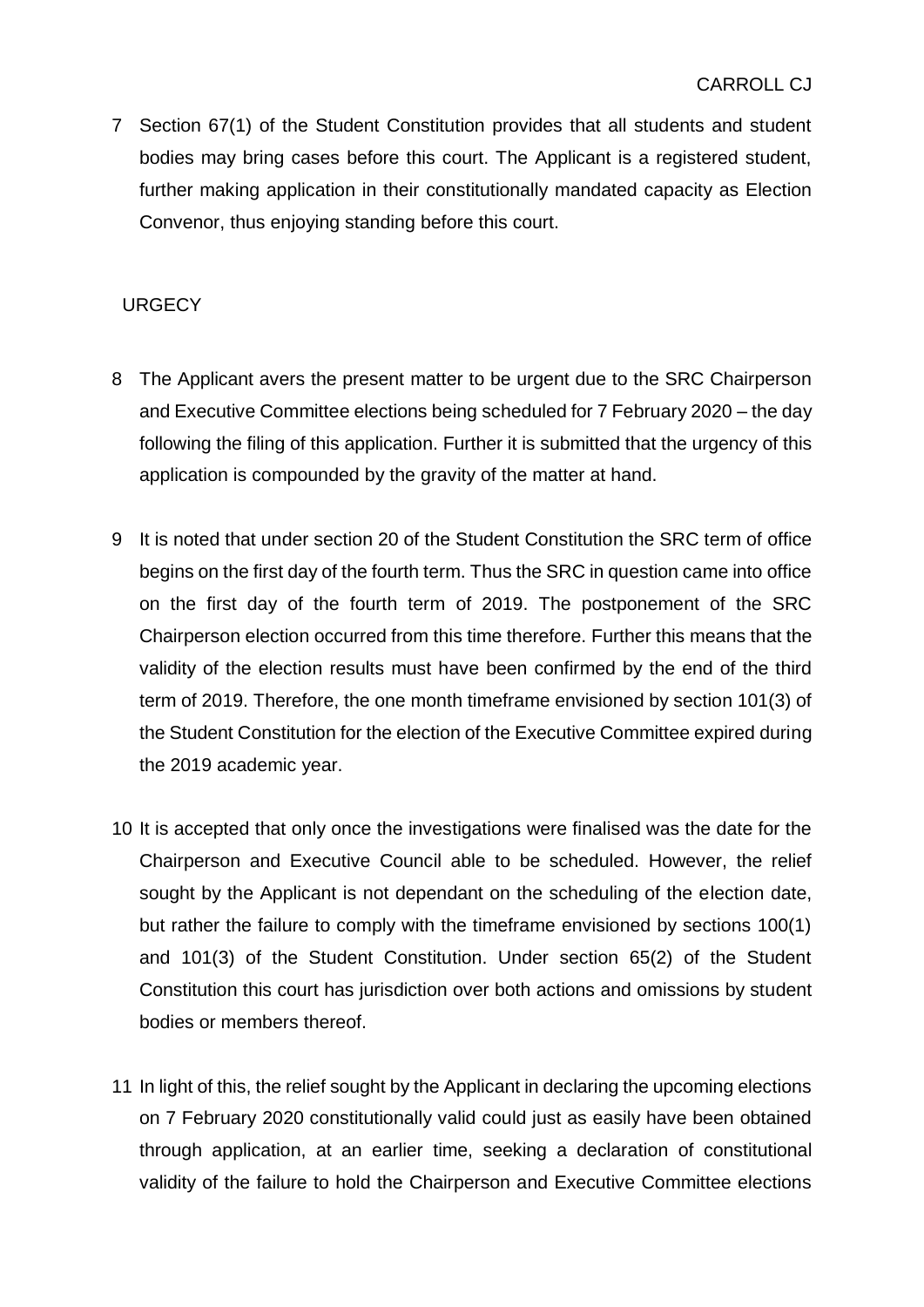within the timeframe envisioned by sections 100(1) and 101(3). Therefore the present urgency is in no small part self-manufactured by the Applicant.

12 Despite this, this court recognises the gravity of the present matter. Further it accepts the difficulty of scheduling a time suitable to all parties to hold the elections of the SRC Chairperson and Executive Council. As such this court shall provide its assistance in the present matter so as not to postpone the elections any further.

## **SUBSTANTIVE ASPECTS**

## IMPORTANCE OF INTEGRITY

- 13 The SRC is the highest policy making student body,<sup>1</sup> mandated to represent student interests and promote student rights.<sup>2</sup> Further it must comply with the provisions of the Student Constitution.<sup>3</sup> It follows from this that its members must uphold student rights as contained in the Bill of Student Rights, while being persons of the utmost integrity.
- 14 The Bill of Student Rights enshrines the rights to equality<sup>4</sup> and human dignity.<sup>5</sup> Further, every student is provided the right to an environment enabling student success.<sup>6</sup> It is undeniable that the gender-based violence suffered by those at Stellenbosch University strips them of the enjoyment of these rights. Not only is their inherent human dignity impaired in the most invasive manner, and on the basis of their gender, but the environment in which they are situated is far from enabling for student success.
- 15 Rather, gender-based violence breeds an environment of discomfort and fear an environment unwelcoming to the humanity of a victim, and one that disempowers those targeted. This is never more so than when those in positions of power

1

<sup>&</sup>lt;sup>1</sup> Section 18 of the Student Constitution.

 $2$  Section 21(1).

<sup>3</sup> Section 23 (1).

<sup>4</sup> Section 5.

<sup>5</sup> Section 6.

 $6$  Section 8(1).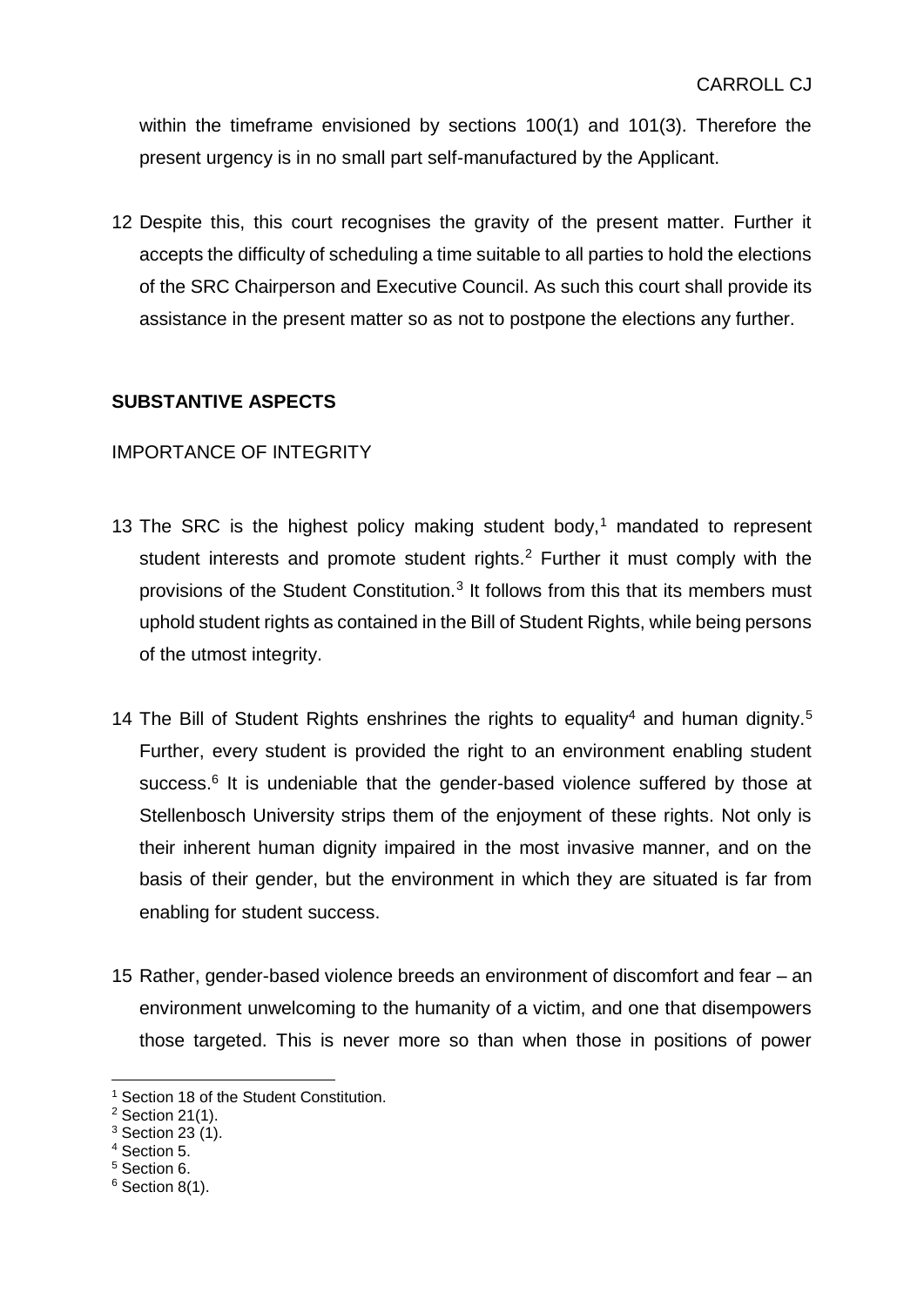themselves perpetuate this violence. Thus it is imperative that the members of the highest policy making student body – the SRC – are of the utmost integrity, themselves not perpetuating gender-based violence. For the effective functioning of the SRC within its constitutional mandate, it is thus recognised that the investigations into the allegations against newly elected members thereof were of the utmost importance.

## INTERPETATION OF THE STUDENT CONSTITUTION

- 16 What appears inescapable in this matter, however, is the timeframe envisioned by sections 100(1) and 101(3) of the Student Constitution. It is the interpretation of these sections to which attention must be turned.
- 17 The rules relating to legal interpretation have been set out in the case of *Natal Joint Municipal Pension Fund v Endumeni Municipality* where it was established that the point of departure is to read a provision having regard to the language used, the context in which it is found, its purpose and the context of its production.<sup>7</sup> It is this approach that must therefore be followed.
- 18 The ordinary meaning of the language used in sections 100(1) and 101(3) of the Student Constitution appears to envision a specific timeframe for the election of the SRC Chairperson and Executive Committee. The latter can only be elected once the former has been elected under section 101(1) of the Student Constitution. Therefore, the one month time period applicable to the Executive Committee election under section 101(3) would constrain within it too the meeting to be convened under section 100(1) for the purposes of electing the Chairperson under section 100(2).
- 19 The purpose of this time limit must, however, be ascertained so as to interpret correctly the provisions in question in light of the current matter. The duties of the Executive Committee are set out under section 35 of the Student Constitution, and from these it becomes apparent that this group of SRC members is imperative for

<sup>1</sup> <sup>7</sup> *Municipal Pension Fund v Endumeni Municipality* 2012 4 SA 593 (SCA) para 18.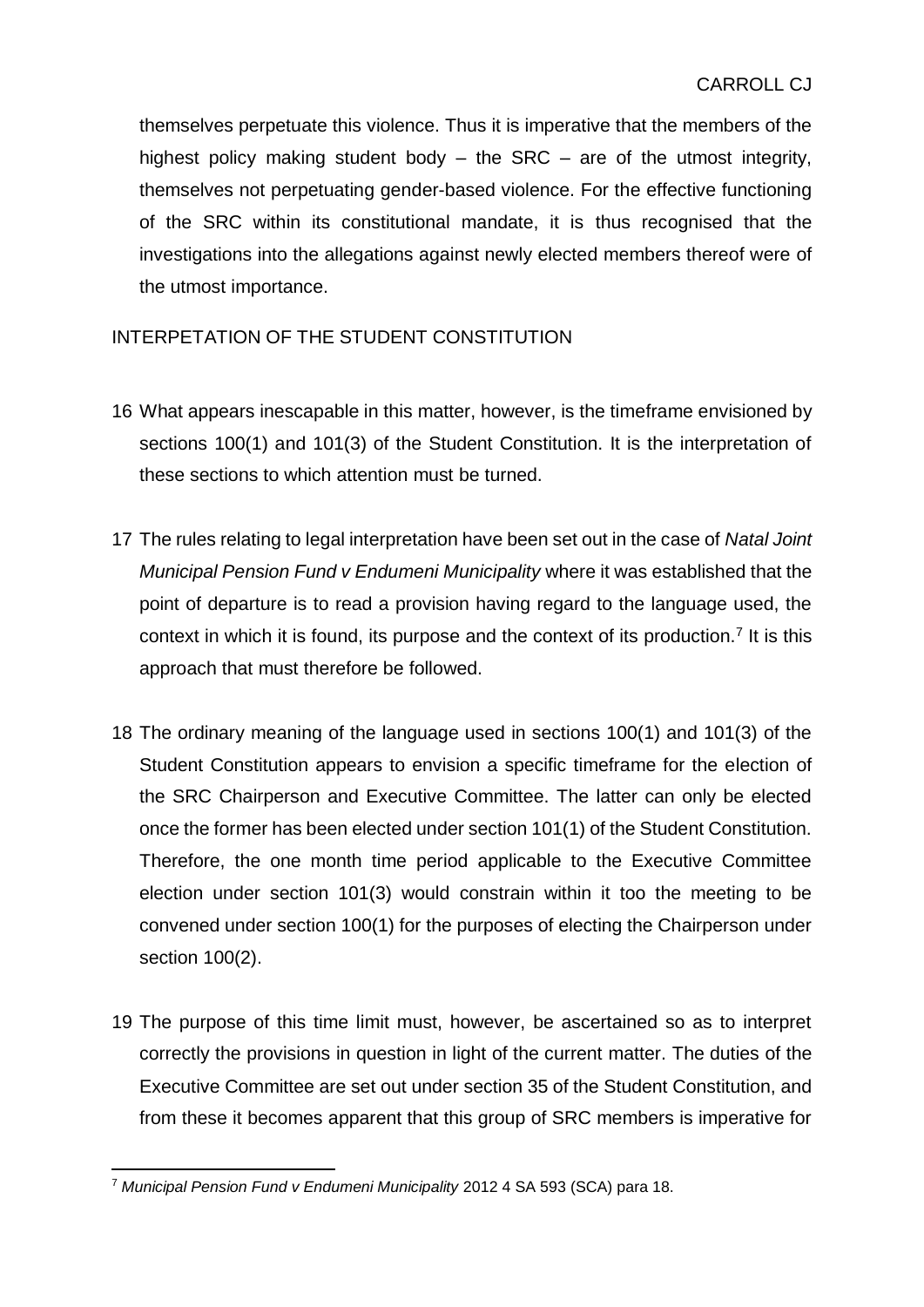the daily functioning of the SRC. Contextually viewed, therefore, the timeframe contained in sections 100(1) and 101(3) can be seen to be for the purpose of the SRC's effective functioning. It is simply deduced that a swift assumption of role by the Executive Committee would facilitate a smooth transition between the outgoing and incoming SRC members, thus allowing for as little interruption as possible in the daily functioning of the SRC.

20 Taking a contextually purposive approach to interpretation therefore renders an understanding of sections 100(1) and 101(3) as facilitating effective functioning of the SRC. However, as pointed out earlier, given the circumstances prevalent in the present matter, the investigation of the newly elected SRC members was paramount in ensuring the effective functioning of the SRC if it were to uphold its constitutional mandate of protecting student rights and interests.

# **CONCLUSION**

- 21 The importance of the circumstances surrounding the present application cannot be underestimated. It is precisely these circumstances that align an understanding of the role of integrity in the effective functioning of the SRC with a contextually purposive interpretation of sections 100(1) and 101(3) of the Student Constitution.
- 22 The SRC cannot fulfil its constitutional mandate to promote and protect student rights and interests if the integrity of its members cannot be assured. Further, the nature of the accusations levelled against certain newly elected SRC members would have rendered the SRC's governance damaging if it were to have continued its election procedures before the conclusion of the investigations. To have elected a Chairperson and Executive Committee at a time when allegations of genderbased violence were unresolved would have been to create an environment in direct opposition to the one envisioned by section 8(1) of the Student Constitution.
- 23 In light of this, the postponement of the SRC Chairperson and Executive Committee elections facilitates the effective functioning of the SRC. Through this postponement, the precise purpose of the timeframe envisioned by sections 100(1)